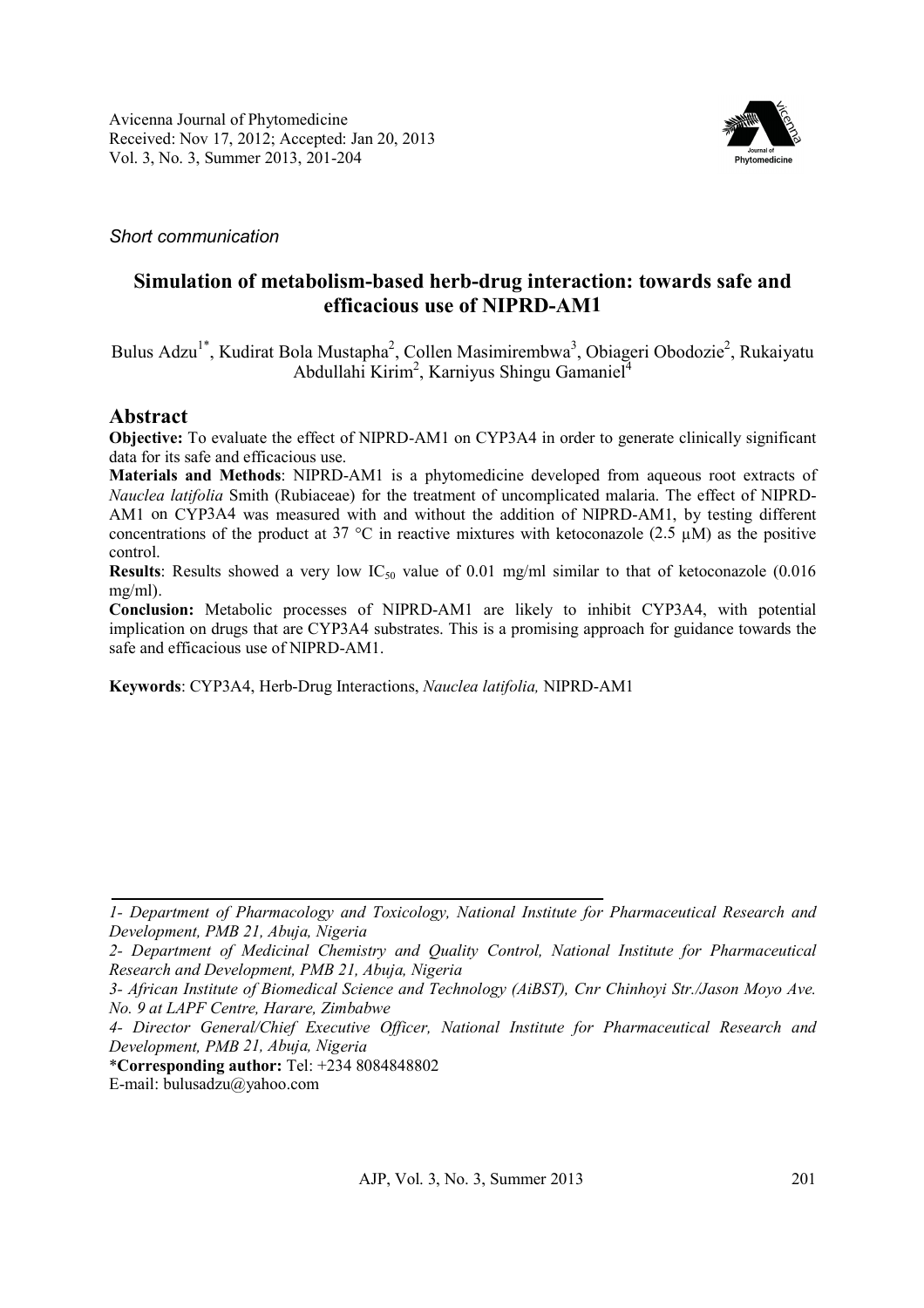## **Introduction**

The use of phytomedicines (herbal products) for the treatment of diseases is well-known throughout history. A lot of them show genuine pharmacological virtues and represent a great deal of untapped reservoir of drugs. However, concerns have always been raised about their safety given the complexities of their numerous active constituents; all of which have different parameters impacting on their pharmacokinetics, especially when used in combination with synthetic drugs. Phytomedicines have been shown to cause clinically significant interaction when combined with conventional medicines (Fugh-Berman, 2000).

This poses a risk for herb-drug interaction, thereby altering the activity of drug metabolizing enzymes, resulting in in therapeutic failure due to inhibition or induction of such metabolic enzymes. NIPRD-AM1 is a herbal medicine developed at the National Institute for Pharmaceutical Research and Development (NIPRD), Abuja, Nigeria from aqueous root extracts of *Nauclea latifolia* Smith [Rubiaceae] –Rees, Cycl. xxiv. n. 5. (IK) (International Plants Names Index, www.ipni.org) for the treatment of uncomplicated malaria. A herbarium specimen (no. 4251) was deposited at the NIPRD. Pre-clinical evaluations showed that the plant extract is safe, exhibits *in vivo* antiplasmodial efficacy against *P. berghei berghei* infected mice (Gamaniel et al., 1997), has CNS activity that is sedative in nature (Amos et al., 2005), and is efficient against experimentally induced pain, inflammation, and pyrexia (Abbah et al., 2010). The product had undergone Phase II randomized comparative clinical trials against symptomatic but uncomplicated malaria under a collaborative program with the WHO/TDR (Gamaniel, 2005). The physicochemical and other quality variables of NIPRD-AM1 have been reported (Ameh et al., 2010). In this study, we tested the effect of NIPRD-AM1 on major metabolizing enzyme, notably cytochrome P450 (CYP3A4).

# **Materials and Methods**

The study was performed at the laboratories of African Institute of Biomedical Science and Technology (AiBST), Harare, Zimbabwe. Briefly, NIPRD-AM1 was ground into fine powder using pestle and mortar, and 100 mg/ml suspension was prepared in appropriate volume of 100% dimethyl sulfoxide (DMSO) and stored at -20 °C. Prior to the study, the mixture was sonicated at intervals of 30 s for 5 min using Thermo Fisher Scientific (Waltham, MA) followed by immersion of samples in ice water, then cooled back to room temperature (Gwaza et al., 2009).

Effect of NIPRD-AM1 was investigated using recombinant CYP3A4 and fluorescentbased marker reactions. It was first investigated at two concentrations calculated on the basis of original suspension [low (0.03 mg/ml) and high (0.20 mg/ml)] against human recombinant enzymes CYP3A4 (Cypex Ltd, UK) at  $37 \degree$ C in reactive mixtures (totaling 700 µl) consisting of 0.4 mg/ml pooled human liver microsomes (Celsis In Vitro Technologies, Baltimore), 50 mM pH 7.4 sodium/potassium phosphate buffer, 100 µM 6β-hydroxy testosterone (Sigma-Aldrich, St. Louis, MO), and 1 mM NADPH (Gwaza et al., 2009) with and without the addition of NIPRD-AM1. Ketoconazole (a known potent inhibitor of CYP3A4) (2.5  $\mu$ M) was used as the positive control (Gwaza et al., 2009). The extent of activity was evaluated through serial dilutions  $(0.005 - 5$  mg/ml). Inhibition of the CYP activity by more than 20% was considered significant and the  $IC_{50}$ (concentration of inhibitor bringing about 50% inhibition of enzyme activity)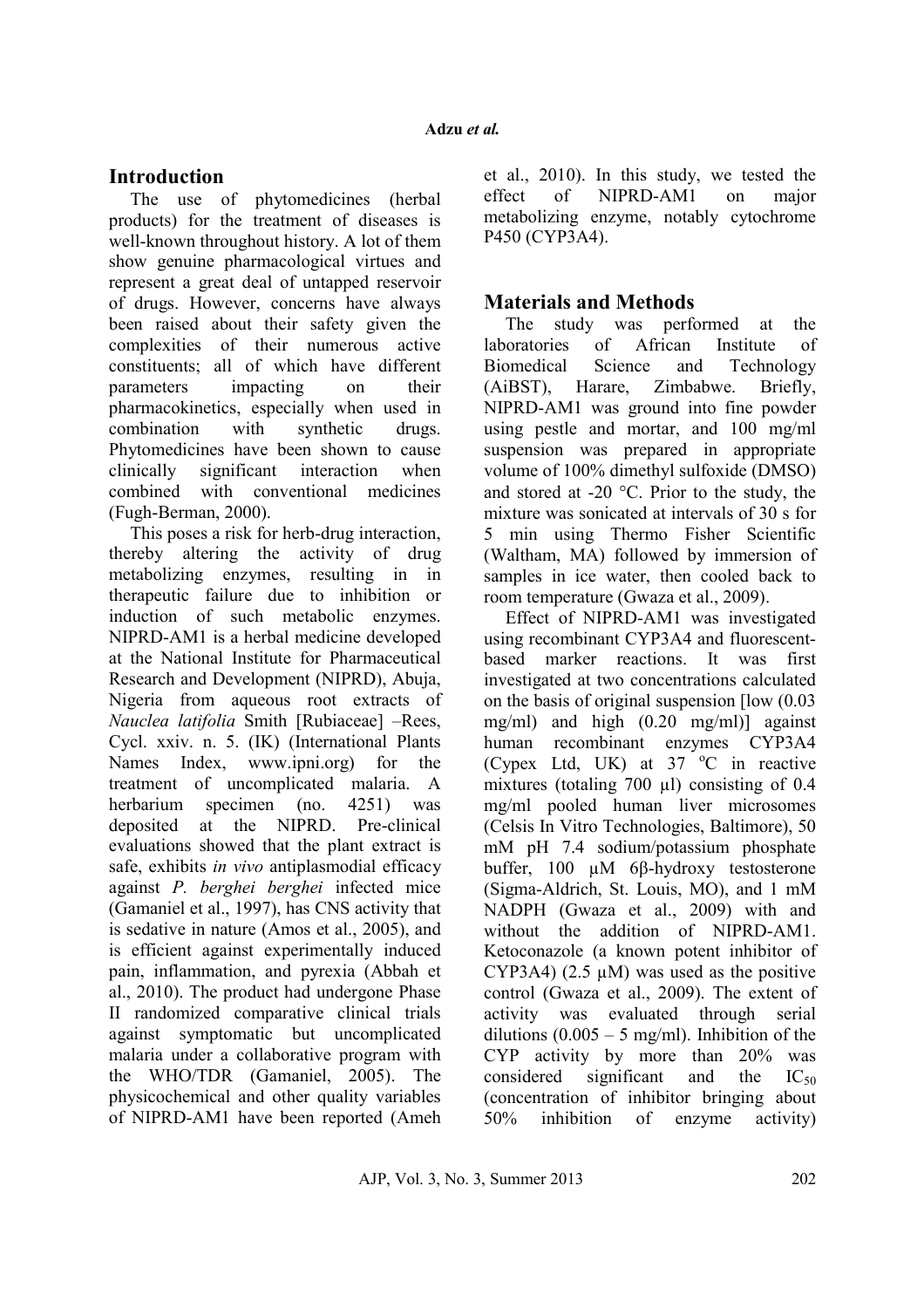determined using non linear regression as described by Gwaza et al. (2009).

### **Results**

The assay showed that NIPRD-AM1 inhibited CYP3A4 activity by more than 50%, indicating that it is a potent inhibitor of CYP3A4. It showed a very low  $IC_{50}$  value of 0.01 mg/ml similar to that of ketoconazole  $(0.016 \text{ mg/ml})$ . The  $IC_{50}$  profiles are presented in Figures 1 and 2, respectively.



Figure 1. Effect of NIPRD-AM1 on CYP3A4 activity.



Figure 2. Effect of ketoconazole on CYP3A4 activity.

### **Discussion**

The majority of known drugs are metabolized hepatically by mixed function oxidation reactions catalyzed by CYP 450 enzymes (Wienkers and Health, 2005), notably CYP3A4, the most important CYP isoforms in drug human metabolism (Evans and Relling, 1999; Nerbert and Russell, 2002). The interactions of a herbal product with these CYP systems may affect the fate of other drugs and their possible effects in the body. Dramatic changes in the pharmacokinetics and efficacy of herbal drugs by CYP P450 induction or inhibition have been described extensively in many studies (Monera et al., 2008; Gwaza et al., 2009).

Despite their limitations, *in vitro* assays are the most practical means of screening for potential interaction for phytomedicines (Gwaza et al., 2009). Although the observation might not necessarily result in major interaction *in vivo*, it provide useful clue for guidance towards safe and efficacious use of phytodrugs. In conclusion, NIPRD-AM1 is a potent inhibitor of CYP3A4. It should therefore be administered with caution along with CYP3A4 substrates (e.g. nifedipine, cyclosporine, erythromycin, and terfenadine). Work is ongoing in our labs to evaluate the effect of the products on the remaining important isoforms of CYP450, i.e., CYP2C9, CYP2C19, CYP1A2, and CYP2D6.

### **Acknowledgement**

This work was jointly sponsored by NIPRD and AiBST, through a Memorandum of Understanding (NIPRD/CWA/ADM-473). It was presented in a Session Lecture at the 13<sup>th</sup> International Symposium for Natural Product Chemistry (ISNPC-13, Sep. 22–25, 2012), organized by the International Centre for Chemical and Biological Sciences (ICCBS), Karachi, Pakistan.